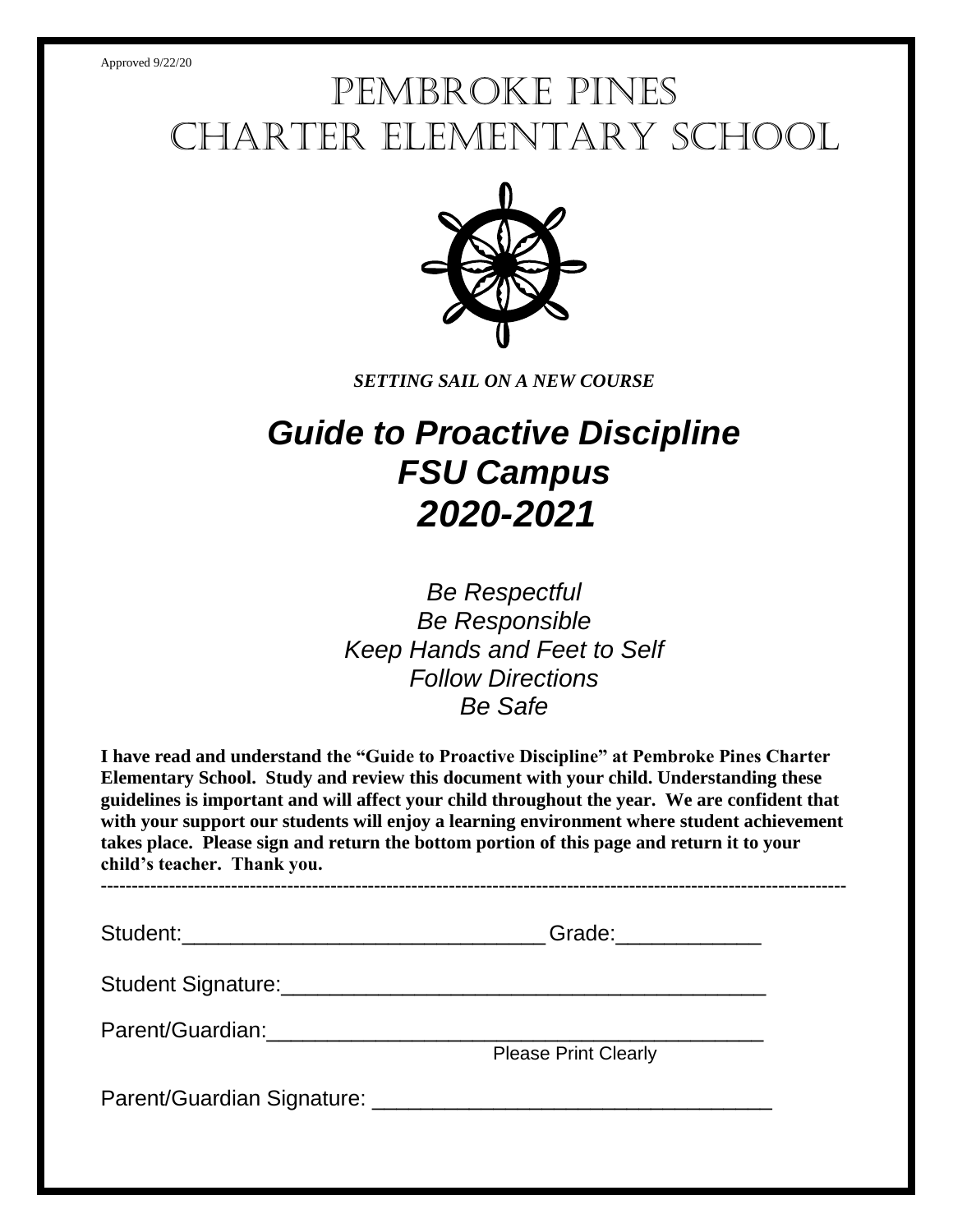#### **Pembroke Pines Charter Elementary Discipline Plan FSU Campus 2020-2021**



*Setting Sail on a New Course*

# **FSU Campus Dr. Lisa Libidinsky, Principal Dr. Kimberly Pizzo, Assistant Principal**

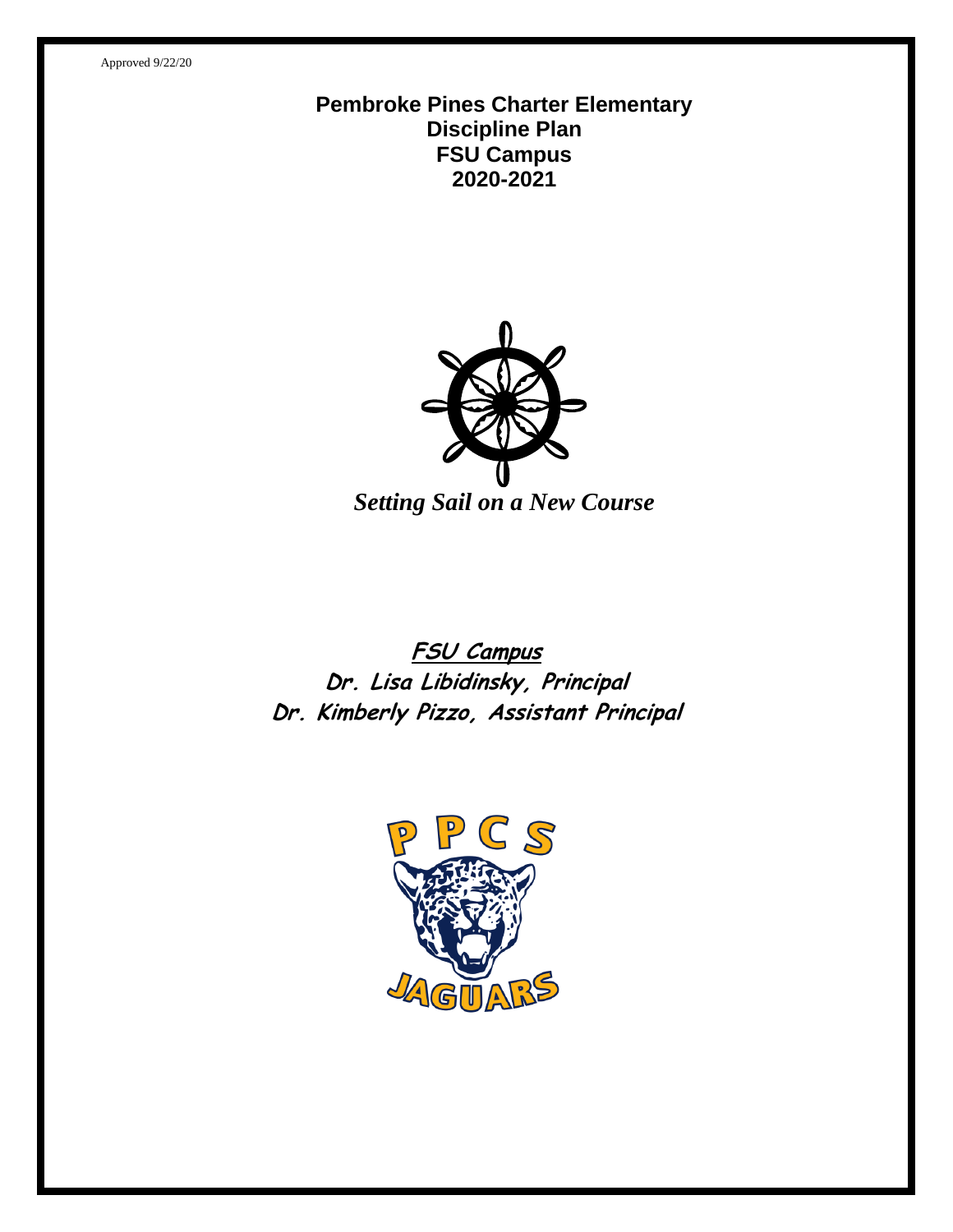

# **Purpose Statement** Empowering Students for the Possibilities of Tomorrow!

#### **Vision**

Our vision, as a community, is to cultivate character and foster life-long learning through a challenging educational experience in a safe environment.

#### **Mission**

It is the mission of the Pembroke Pines Charter Community to cultivate character and empower students for the possibilities of tomorrow through a challenging curriculum and excellence in teaching.

### **Beliefs**

1. All students are to be treated with dignity and respect and have the right to learn, grow, and maximize their full potential without limitations.

2. Collaboration among all stakeholders is vital in meeting the individual needs of all students.

3. All students should be educated in a safe and nurturing environment and have access to a well-rounded and rigorous curriculum.

4. A highly qualified staff is directly related to student success.

5. High expectations for academic achievement will prepare students for college and career readiness.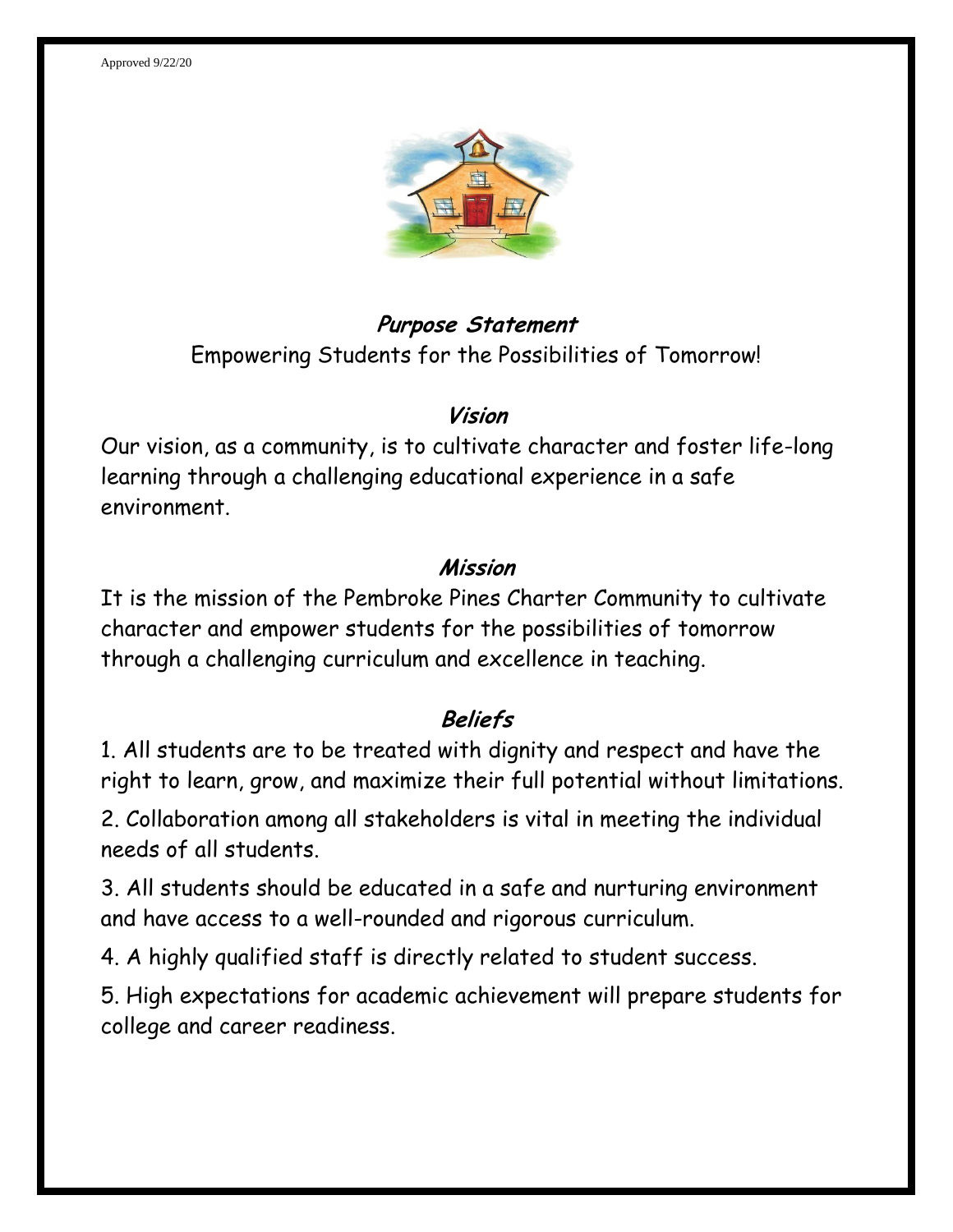

#### **Pembroke Pines Charter Elementary Schools** 2020-2021 Proactive Discipline **FSU Elementary DRESS CODE POLICY**

The Pembroke Pines Charter Schools have a mandatory uniform dress code policy. We believe that students have the right to attend a safe and secure school where the focus is on academics. It is the intent of the school program that students be dressed and groomed in an appropriate manner that will not interfere with or distract from the school environment or disrupt the educational process. Clothing should follow the dress code in place for the Charter Schools.

- 1. All students must wear one of the approved uniform outfits.
- 2. Shirts (for students in grades  $K-5$ ) must be tucked in at all times while on campus.
- 3. All clothing should fit properly and be worn correctly. Revealing clothing or clothing that exposes the torso is not allowed. Denim leggings, jeggings are not allowed. Clothing that exposes the upper thigh including shorts that are rolled up/in are not allowed. Hemmed shorts that are not shorter than mid-thigh, including walking shorts, Bermuda shorts, and split skirts (culottes), are allowed.
- 4. **Boys** school uniform bottom should be navy blue pants or shorts **no cargo pockets**
- 5. **Girls** school uniform navy blue pants, Capri's, shorts, or skorts, or navy blue plaid skorts **no skirts, dresses, or jumpers.**
- 6. Uniform shirts must be navy blue, light blue, hunter green or white. All uniform shirts must have the school logo. Undershirts must be school shirt colors and must be solid with no markings or logos.
- 7. Jackets/sweatshirts/vests/sweaters may be worn to school, but **must be solid navy blue with no writing, logos or pictures.**
- 8. Sneakers or flat-heeled shoes with enclosed toes and backs are allowed. The following are examples of what is not allowed: backless shoes, open toed shoes of any type, high platform shoes, knee high boots, or slippers Distracting or mismatched footwear or socks are not allowed.
- 9. Clothing, jewelry, buttons, haircuts, and other items or markings which are offensive, revealing, suggestive or indecent, associated with gangs or cults, use of drugs, alcohol or violence, or support discrimination on the basis of age, color, disability, ethnicity, gender, linguistic differences, national origin, race, religion, socioeconomic background or sexual orientation are **NOT ALLOWED**.
- 10. Any articles of jewelry or clothing that may cause injury, including, but not limited to, belts, collars or bracelets with spikes of any sort, heavy link chains, and wallet chains hanging off belt loops or side/back pockets are NOT ALLOWED.
- 11. Any hair style that interferes with the learning environment including unnatural hair coloring, e.g. green/orange/purple/red/blue, etc., **are not allowed**.
- 12. This dress code policy allows reasonable accommodations based on a student's religion, disability, or medical condition.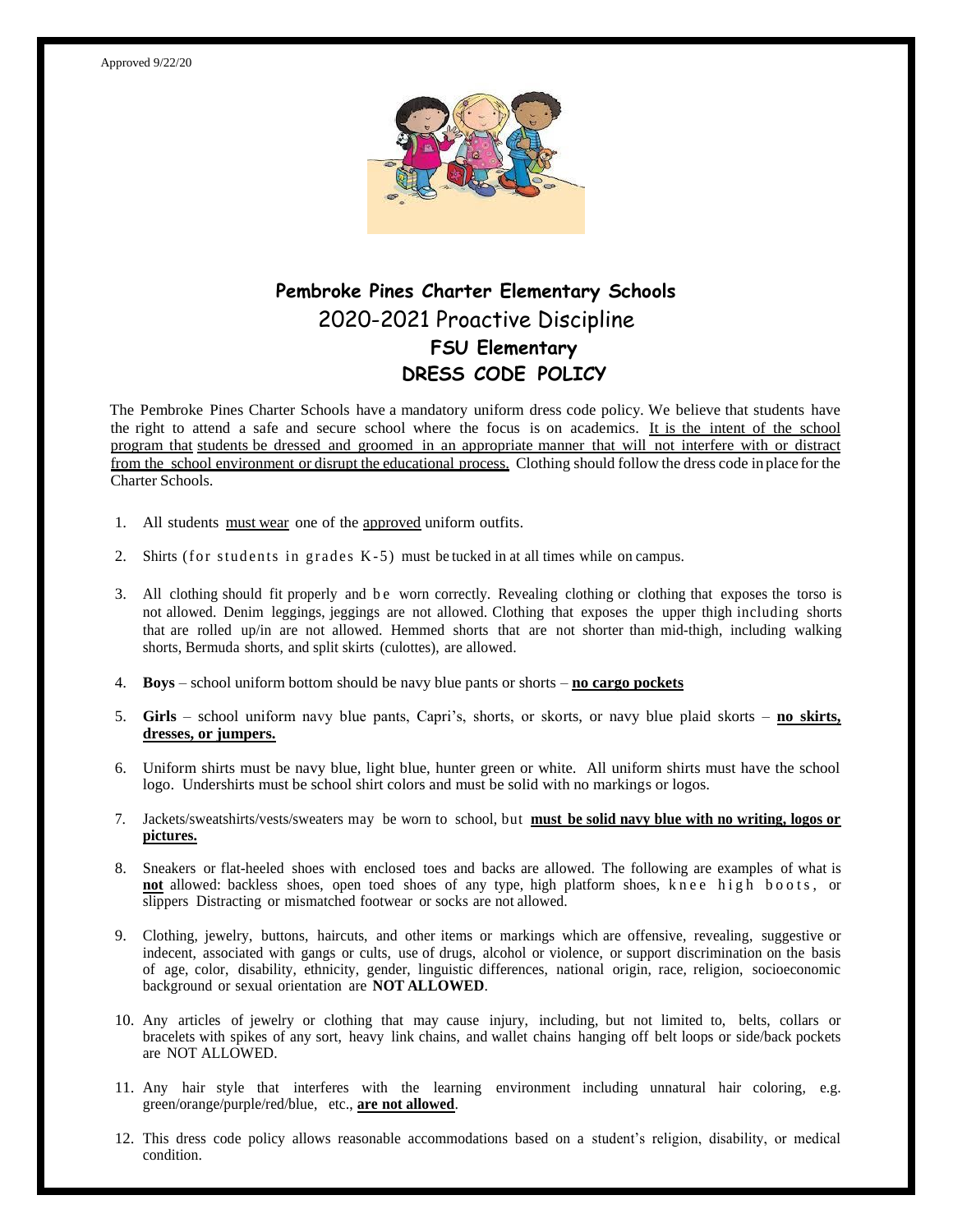#### **Give Me 5**

#### **Be Safe Be Responsible Follow Directions Be Respectful to Others Keep Your Hands and Feet and Objects to Yourself**

- Walk in the corridors. Running is a potential danger for injuries and causes disruption.
- Arrive on time. Instruction begins promptly when the bell rings. Be prepared with class materials. Complete all assignments in a timely basis.
- Keep hands, body and objects to themselves. Doing so prevents injury and disruption.
- Use inside voice unless otherwise directed. Use appropriate words and language at all times.
- Be positive, courteous, helpful and kind to others and self.
- Be respectful toward staff and peers.
- Work and play well with others. Be a good friend and school citizen.
- Respect your school.
- Not misrepresent oneself by cheating, copying, plagiarizing, counterfeiting, using false identification, or making false reports by posing as a parent to excuse absences or tardiness, sign a report card, etc.
- Not conduct, recruit, or participate in youth gang activities on campus.
- Use all technology responsibly.
- Make good choices and always do your best.
- Not use scooters and inline skates/rollerblades/wheelies on school property.
- Not endanger the lives of students and staff by setting off unfounded fire alarms.
- **If you "See or Hear Something, Say Something"; telling is not tattling.**
- Follow all rules and expectations at all time.

These rules are designed to reinforce the mission of the Pembroke Pines Charter Schools and the Broward County Code of Student Conduct. Any unacceptable behaviors identified in Broward County's Code of Student Conduct book will be subject to disciplinary action.

**Students are expected to follow all FSU Elementary S.M.A.R.T. (Safe, Magnificent Manners, Amazing Attitude, Rockin' Responsibility, and Terrific Teamwork) Behaviors, Specific SMART Behaviors are also identified for the Hallway, Bathrooms and Cafeteria. These S.M.A.R.T. Behaviors are posted throughout the campus and reviewed by teachers and staff.**